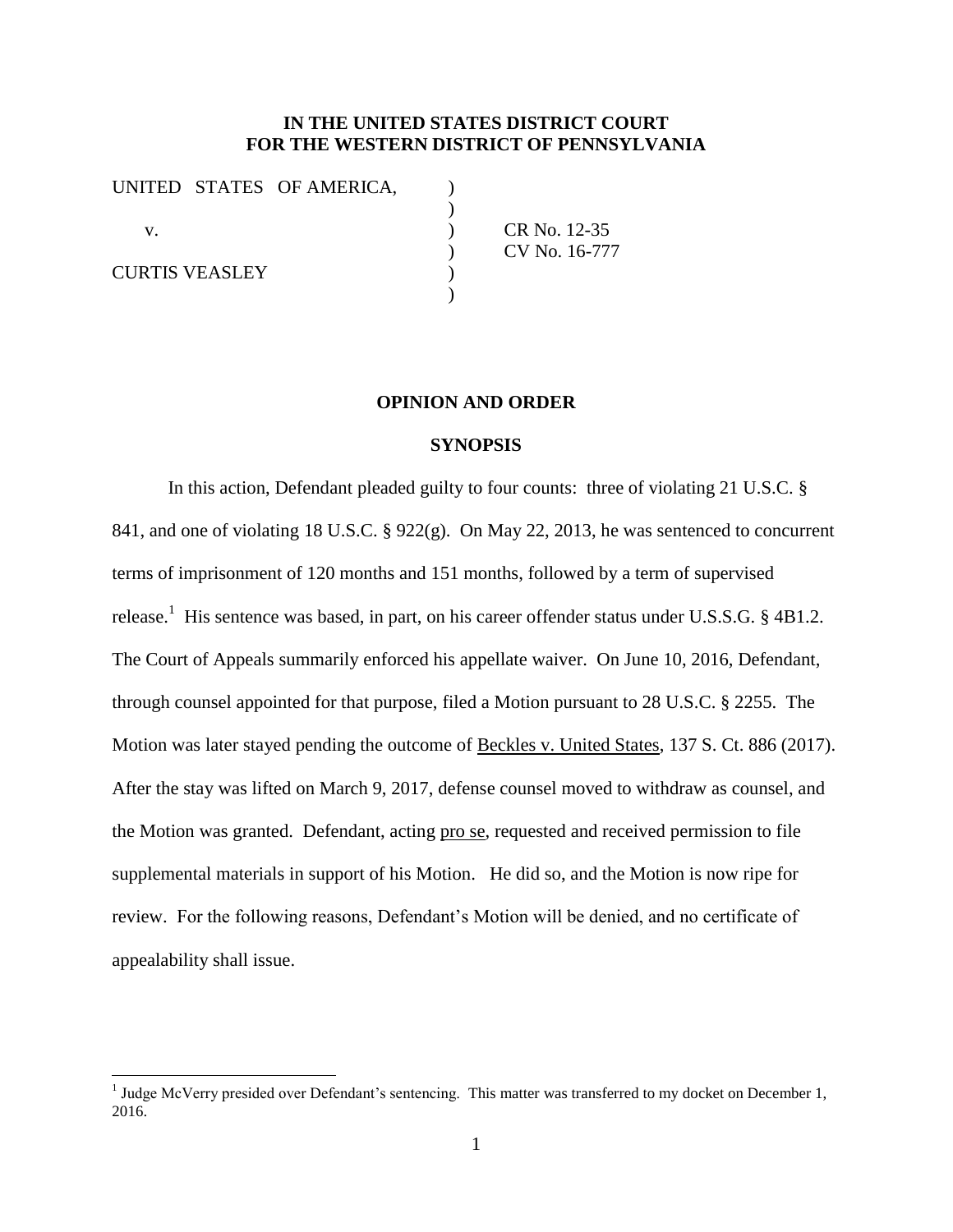#### **OPINION**

#### **I. APPLICABLE STANDARDS**

Relief is available under Section 2255 only under exceptional circumstances, when the claimed errors of law are "a fundamental defect which inherently results in a complete miscarriage of justice," or "an omission inconsistent with the rudimentary demands of fair procedure." Hill v. United States, 368 U.S. 424, 428, 82 S. Ct. 468, 7 L. Ed. 2d 417 (1962). A district court need not hold an evidentiary hearing on a Section 2255 motion if the motion, files, and records show conclusively that the defendant is not entitled to relief. United States v. Ritter, 93 Fed. Appx. 402 (3d Cir. 2004). Moreover, it is axiomatic that pro se filings are entitled to liberal construction, and I have considered Defendant's Motion accordingly. Here, a hearing is unnecessary, and the amended Motion will be disposed of on the record.

### **II. DEFENDANT'S MOTION**

Defendant argues that his sentence, to the extent that it was based on the residual clause of Section 4B1.2, is invalid. Despite the Supreme Court's holding in Beckles, Defendant contends that the Guidelines remain subject to challenge. Indeed, it is clear that the advisory Guidelines are not immune from scrutiny. Beckles, 137 S. Ct. at 902. Nonetheless, it is likewise clear that "the advisory Guidelines are not subject to vagueness challenges under the Due Process Clause." Id. at 890. Defendant was sentenced in 2013 under the advisory Guidelines, and his Motion must be denied. $2$ 

### **III.CERTIFICATE OF APPEALABILITY**

 $\overline{a}$ 

Under 28 U.S.C.  $\S 2253(c)(2)$ , a "certificate of appealability may issue only if the applicant has made a substantial showing of the denial of a constitutional right." For the reasons

 $2$  Defendant's supplemental materials also request the appointment of counsel. Such action is not warranted at this juncture.